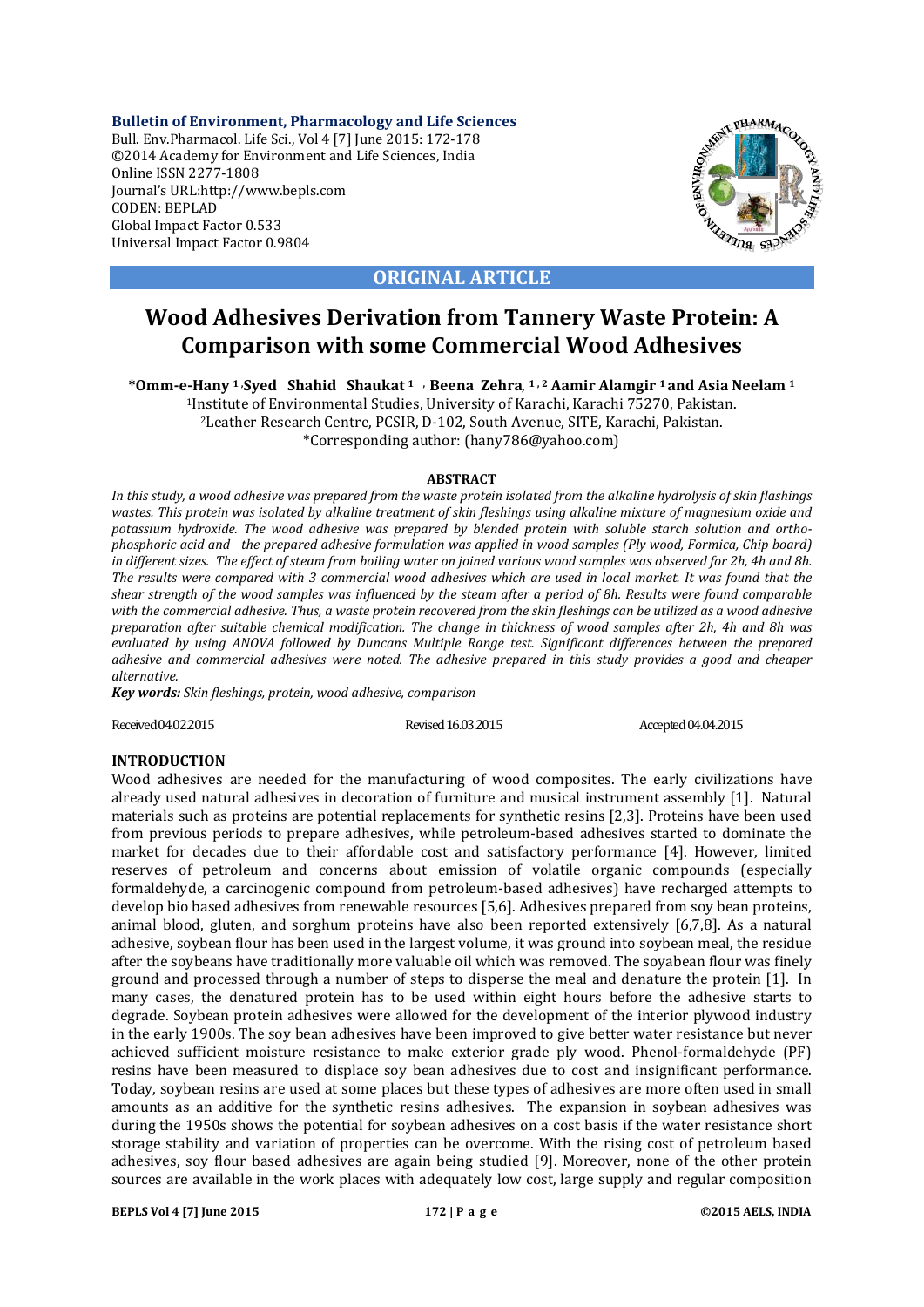as soybean flour but they still have advantages because of their special properties. Blood protein from beef and hogs has the best water resistance of some of the commercial protein adhesives but has great variation [1]. Animal bone and hide glues are used in fine furniture manufacturing since they provide flexible bonds for good stability with internal humidity changes [10]. They have many other uses but are being replaced by synthetics such as ethylene vinyl acetate polymers due to cost and the synthetics greater ability to be formulated for specific applications. Casein, like many of the protein adhesives provides good fire resistance and it is, therefore, used in fire doors. Each of these adhesives has its own process for denaturization and utilization [1].

The solid waste from tanneries is dumped out and creating toxic pollution problems. In the tanneries, there has been increasing emphasis on its planned progress aimed at optimum utilization of available raw materials to maximize the returns particularly from exports [11]. Although, recovery of protein from different leather wastes has been carried out successfully and utilization methedologies have been discussed earlier but some challenges still exist because these wastes from tanneries are potentially difficult from other categories of solid wastes due to the presence of different chemicals which are generally used in leather manufacturing [12].

The products from leather wastes through recycling are sold in the market in the form of binders from trimming wastes, fertilizers from sludge, fatliquors for leather processing at fatliquoring stage, detergents, binders from trimming wastes for drug delivery and wound dressing in clinical applications, generation of bioenergy, poultry and other animals feed, etc. The skin fleshings proteins have been found effective as glue, edible gelatin preparation and dog chew making toys [12]. However, a huge amount of proteinaceous waste is reusable in various useful products after some modification [13]. Therefore, environmental friendly products from leather solid wastes have gained urgent investigations in this field. The objectives of the present study were 1) The isolation of protein from skin fleshings 2) conversion of protein into wood adhesive 3) Application of prepared adhesives as a total replacement of synthetic commercial adhesive product 4) comaparison of results through application of commercial adhesives.

# **MATERIAL AND METHODS**

The skin fleshings were collected from the tanneries of SITE, Karachi. These skin fleshings were treated with alkaline solution of sodium hydroxide and magnesium oxide to hydrolyze into valuable fractions in autoclave at  $95{\text -}110\textdegree$ C for 2h. Different types of wood samples were taken from the local wood market, Karachi. Soluble starch was used from Sigma, Aldrich Germany. Potassium hydroxide was purchased from Merck. Three different wood glues were purchased from the market MOWILITH 270 German glue manufactured by Clariant Pakistan limited, Karachi. It was a synthetic glue used for the adhesion of paper, chip board, hard board and useful for various types of wood such as ply wood. Second was KAYLITH 270 German white glue manufactured by MALCOM Industries, Karachi. It is also used for the adhesion of wood, formica, plywood and chip board. Third was WOODFIT 270 German White glue manufactured by polymer International (PVT) , LTD , Korangi Industrial Area, Karachi. It is used for the adhesion of wood, ply wood, chip board and formica, etc.

# **Preparation of wood adhesive**

To prepare, 100g of wood adhesive, soluble starch solution was prepared in distilled water 20  $(p/v)$ concentration by stirring using magnetic stirrer while slightly warmed at  $60\degree$  for 10 minutes. Then, this starch solution was cooled at room temperature. The protein isolated from skin flashings having sufficient amount of moisture (40%) was taken (70 p/v) and starch solution (40ml) was taken. First, protein was heated at 600C then starch solution was added and 0.5% ortho-phosphoric acid was also added in a flask. After addition of reactants, the pH of adhesive was adjusted to 10-11 by adding potassium hydroxide solution which was prepared by dissolving 5g in 100ml of distilled water. The reaction was proceeded at  $60^{\circ}$ C with constant stirring for 30 minutes until a viscous adhesive was formed. The adhesive was then cooled at room temperature and stored in an air tight bottle till application.

# **Application of Prepared adhesive on Wood Panels**

The wood samples in different types were prepared in the sizes as given specification in Tables 1 to 4. These samples were cleaned with the fine cloth to remove any dust particles from the surface. These wood samples were tested with some modification adopting the test reported by [4] for the bonded wood composites. Two indicators of performance were available from the test. First, a bonded wood composite might fall apart in this rigorous hot water test such that the two wood strips became unattached. Thus, the % wood strips that remained attached were a measure of the tolerance of the adhesive to hot water. Secondly, for the wood composites where the wood strips remained attached. The prepared adhesive formulation and three commercial wood adhesive were applied only one side of the each piece. These samples were prepared in duplicate with exactly same dimensions to make a bond after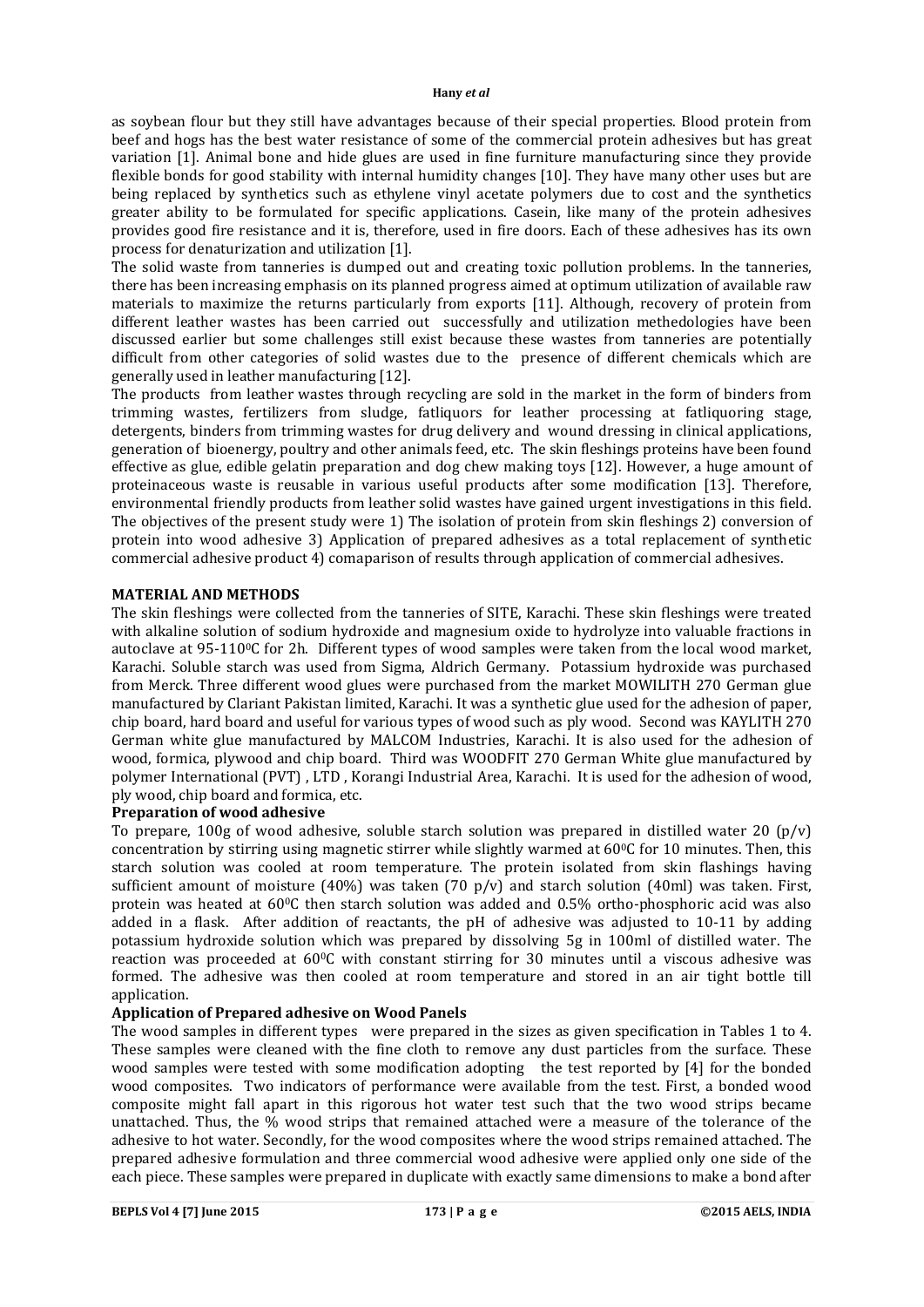application of adhesive. These samples were dried at room temperature for 5 minutes. Then, these samples were joined and pressed with a weight (10 kg) for 24 h. Next day, these samples were tested for adhesion by the effect of steam of hot water. These samples were hanged at the frontage of steam in an iron wire from a hole in the middle of each sample. Thickness of each type of wood samples was taken according to the (SLP 4, IUP4; BS 3144:method 3) with the calibrated thickness guage.

# **RESULTS**

It has been studied earlier that the composition of major components of woods vary little from wood to wood, this variation in adhesive strength with the type of wood may be due to the variation in physical properties of woods, such as porosity and degree of surface roughness [14]. Kaylith adhesive was applied on four different types of wood samples. Mean from three replicates of each sample specification is presented in Table1. The change in each sample thickness was observed after 2h, 4h and 8h. The results are also presented in Table 1. These results show that the highest change in thickness was observed after 8h in the sample type 4 followed by sample type 2 and 3. While lowest change was observed in sample type 1. Commercial adhesive Wood fit was also applied in the same manner. The results are presented in Table 2. The results show that the highest change in thickness was observed after 8h in the sample type 1, followed by sample 3. While lowest change was observed in the sample type 2 and 4 which show similar value. Factorial ANOVA showed that the 4 glue types (treatment  $1$  to  $4$ ) were significant (p<0.001) while time of exposure to steam was also significant (p<0.001). The interaction of glue type x time was also significant (Table 5A, 5B).

| Sample<br>Type                        | Adhesiv<br>е<br>Applied | Length(mm)     | Width<br>(mm)  | <b>Thickness</b><br>(mm)<br><b>Before</b><br>application | <b>Thickness</b><br>(mm) after<br>2h | <b>Thickness</b><br>(mm) after 4h | <b>Thicknes</b><br>$s$ (mm)<br>after 8 h | Condition          |
|---------------------------------------|-------------------------|----------------|----------------|----------------------------------------------------------|--------------------------------------|-----------------------------------|------------------------------------------|--------------------|
| Ply to Ply                            | Kaylith                 | 85+8.66*       | $38.00 + 0.00$ | $8.7 + 0.17$                                             | $8.7 + 0.17$                         | $8.9 + 0.17$                      | $7.66 + 0.57$                            | Not separated      |
| Chip board to<br>Chip Board           | Kaylith                 | $75+0.57$      | $40+0.00$      | $33+2.645$                                               | $32 + 2.081$                         | 33.33+20.81                       | $31.66 \pm 1.5$<br>27                    | Separated by force |
| Wood<br>Formica to<br>Wood<br>Formica | Kaylith                 | 42.66+6.429    | $40 + 0.00$    | $30+0.00$                                                | $30+0.00$                            | $31 + 1.00$                       | $29.66 + 0.5$<br>77                      | Not separated      |
| Wood to<br>Wood                       | Kaylith                 | $41.0 + 1.732$ | $30 + 10.0$    | $24 + 5.291$                                             | $25 + 7.0$                           | 21.66+2.88                        | $19.0 + 1.0$                             | Not separated      |

# **Table 1 : Application of adhesive on different wood samples (Treatment 1)**

\*standard deviation is given against each result calculated from three observations of each test

| Table 2: Application of adhesive on different wood samples (Treatment 2) |                            |                |                     |                                                          |                                      |                                      |                                       |               |
|--------------------------------------------------------------------------|----------------------------|----------------|---------------------|----------------------------------------------------------|--------------------------------------|--------------------------------------|---------------------------------------|---------------|
| Sample<br><b>Type</b>                                                    | <b>Adhesive</b><br>Applied | Length(mm)     | Width<br>(mm)       | <b>Thickness</b><br>(mm)<br><b>Before</b><br>Application | <b>Thickness</b><br>(mm) after<br>2h | <b>Thickness</b><br>(mm) after<br>4h | <b>Thickness</b><br>(mm) after<br>8 h | Condition     |
| Ply to Ply                                                               | Wood Fit                   | 83.33+5.77*    | $39.66 + 0.$<br>57  | $9.0 + 0.00$                                             | $9.0 + 0.00$                         | $8.0 + 0.00$                         | $8.0 + 0.00$                          | Not separated |
| Chip board<br>to Chip<br>Board                                           | Wood Fit                   | $47 + 1.0$     | $40+0.00$           | 33.66+1.52                                               | $34 + 1.73$                          | 34.33+2.081                          | $34.66 \pm 2.309$                     | Not separated |
| Wood<br>Formica to<br>Wood<br>Formica                                    | Wood Fit                   | $43.33 + 5.77$ | $38.66 + 2.$<br>309 | $30+0.00$                                                | $30+0.00$                            | $30+0.00$                            | 29.66+0.57                            | Not separated |
| Wood to<br>Wood                                                          | Wood Fit                   | $42 + 1.73$    | $32 + 6.98$         | 24.66+5.03                                               | 24.66+5.03                           | 25.33+5.131                          | $25.00+4.0$                           | Not separated |

\*standard deviation is given against each result calculated from three observations of each test Mowilith adhesive was applied in the four different types of wood samples. These samples specification is presented in Table 3. The change in thickness was observed after 2h, 4h and 8h. These results are presented in Table 3. These results show that the highest change in thickness was observed after 8 h in the sample type 1 followed by sample type 3 and 4. While lowest was observed in sample type 2. Protein based adhesive was applied in the same four different wood samples. These sample specifications are presented in Table 4. The change in thickness was observed after 2h, 4h and 8h. These results are presented in Table 4. The results show that the highest change in thickness(mm) was observed in sample type 1 followed by sample type 4 While lowest was observed in sample type 2 and 3 which show similar change in thickness.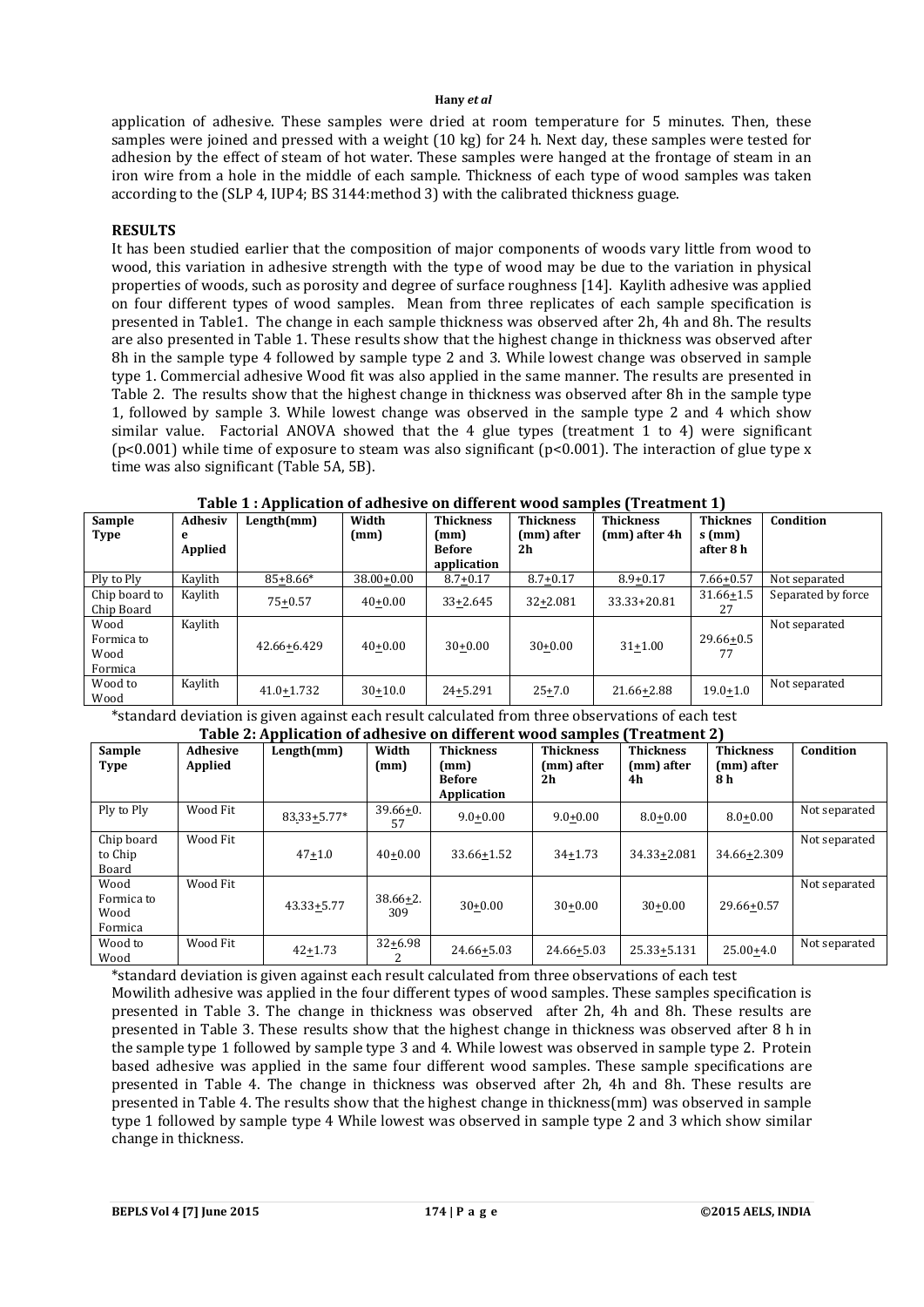| <b>Sample Type</b>                 | <b>Adhesive</b> | Length(mm)        | Width               | Table 5: Application of adhesive on uniefeld wood samples (Treatment 3)<br><b>Thickness</b> | <b>Thickness</b> | <b>Thickness</b> | <b>Thickness</b>  | Condition                                                |
|------------------------------------|-----------------|-------------------|---------------------|---------------------------------------------------------------------------------------------|------------------|------------------|-------------------|----------------------------------------------------------|
|                                    | Applied         |                   | (mm)                | (mm)<br><b>Before</b><br>application                                                        | (mm) after<br>2h | (mm) after<br>4h | (mm) after 8<br>n |                                                          |
| Ply to Ply                         | Mowilith        | 86.66+4.16*       | $44.00 + 6.0$<br>82 | 8.76+0.152                                                                                  | $10.6 + 0.360$   | $9.00 + 0.00$    | $7.66 + 0.57$     | Not Separated                                            |
| Chip board to<br>Chip Board        | Mowilith        | $40+0.00$         | $40.66 + 0.5$       | 36.66+0.57                                                                                  | $35.0 + 0.00$    | $35.0 + 0.00$    | $35.0 + 0.00$     | Not separated                                            |
| Wood Formica<br>to Wood<br>Formica | Mowilith        | $50.33 \pm 0.577$ | 40.000.00           | $33.33 \pm 1.154$                                                                           | 30.66+1.154      | 30.66+1.154      | $31.33 + 1.52$    | Not Separated<br>but a gap<br>occurred<br>between pieces |
| Wood to Wood                       | Mowilith        | $47.66 \pm 5.773$ | $29.33 + 4.9$<br>32 | 28.00+7.211                                                                                 | $22.33+0.57$     | $22.33 + 0.57$   | 21.66+2.081       | Not separated                                            |

**Table 3: Application of adhesive on different wood samples (Treatment 3)**

\*standard deviation is given against each result calculated from three observations of each test

### **Table 4 : Application of adehsive on different wood samples(Treatment 4)**

| Sample<br><b>Type</b>                 | Adhesive<br>Applied | rubre 1 rippheation of auchor<br>Length<br>(mm) | Width<br>(mm)        | Thickness(mm)<br><b>Before application</b> | <b>Thickness</b><br>(mm) after<br>2h | <b>Thickness</b><br>(mm) after<br>4h | <b>Thickness</b><br>(mm) after 8 | Condition             |
|---------------------------------------|---------------------|-------------------------------------------------|----------------------|--------------------------------------------|--------------------------------------|--------------------------------------|----------------------------------|-----------------------|
| Ply to Ply                            | Protein<br>adhesive | $85+4.00$                                       | $40+0.00$            | $9.1 + 0.00*$                              | $9.1 + 0.10$                         | $9.1 + 0.10$                         | $8.0 + 0.00$                     | Not separated         |
| Chip board<br>to Chip<br>Board        | Protein<br>adhesive | $50+5.0$                                        | $40+0.00$            | $35+0.00$                                  | $35 + 0.57$                          | $35.33 + 0.57$                       | $35.66 + 0.57$                   | Separated by<br>force |
| Wood<br>Formica to<br>Wood<br>Formica | Protein<br>adhesive | $46.66 + 11.$<br>547                            | $46.66 + 11$<br>.547 | $30.00 + 0.00$                             | $30.00 + 0.00$                       | $30.33 + 0.57$                       | $30.00 + 0.00$                   | Not separated         |
| Wood to<br>Wood                       | Protein<br>adhesive | $69.00 + 13.$<br>892                            | $35.33 + 8.$<br>962  | 11.8+2.77                                  | $11.8 + 2.77$                        | $11.8 + 2.77$                        | $12.2 + 3.08$                    | Separated             |

\*standard deviation is given against each result calculated from three observations of each test

# **Table 5 A : Two Way ANOVA Completely Randomized for Adhesive Effect**

| Source                 | SS      | df | <b>MS</b> |        |       |
|------------------------|---------|----|-----------|--------|-------|
| Main Effects (time)    | 20.865  |    | 6.955     | 15.734 | 0.001 |
| (glue type)            | 45.9613 |    | 15.297    | 34.605 | 0.001 |
| Interaction time xglue | 33.695  |    | 3.743     | 8.469  | 0.001 |
| type                   |         |    |           |        |       |
| Error                  | 14.1454 | 32 | 0.442     |        |       |
| Total                  | 114.597 | 47 |           |        |       |

#### **Table 5 B : Duncan's Multiple Range Test for Time of wood samples**

| <b>Error Mean Square</b><br><b>Degree of Freedom</b><br><b>Significance Level</b><br>LSD 0.05 | $= 0.44$<br>$= 32$<br>$= 0.05$<br>$= 0.55$ |       |    |                                  |
|-----------------------------------------------------------------------------------------------|--------------------------------------------|-------|----|----------------------------------|
| Rank                                                                                          | <b>Treatment No.</b>                       | Mean  | n  | Non-Significant<br><b>Ranges</b> |
|                                                                                               |                                            | 2.285 | 12 | a                                |
|                                                                                               |                                            | 0.96  | 12 |                                  |
|                                                                                               |                                            | 0.784 | 12 |                                  |
|                                                                                               |                                            | 0.618 | 12 |                                  |

# **Table5 C: Duncan's Multiple Range Test for Glue Type**

| <b>Error Mean Square</b><br><b>Degree of Freedom</b><br><b>Significance Level</b><br><b>LSD 0.05</b> | $= 0.44$<br>$= 32$<br>$= 0.05$<br>$= 0.55$ |       |    |                           |
|------------------------------------------------------------------------------------------------------|--------------------------------------------|-------|----|---------------------------|
| Rank                                                                                                 | <b>Treatment No.</b>                       | Mean  | n  | Non-Significant<br>Ranges |
|                                                                                                      |                                            | 2.77  | 12 |                           |
|                                                                                                      |                                            | 1.13  | 12 |                           |
|                                                                                                      |                                            | 0.446 | 12 |                           |
|                                                                                                      |                                            | 0.31  | 12 |                           |

**BEPLS Vol 4 [7] June 2015 175 | P a g e ©2015 AELS, INDIA**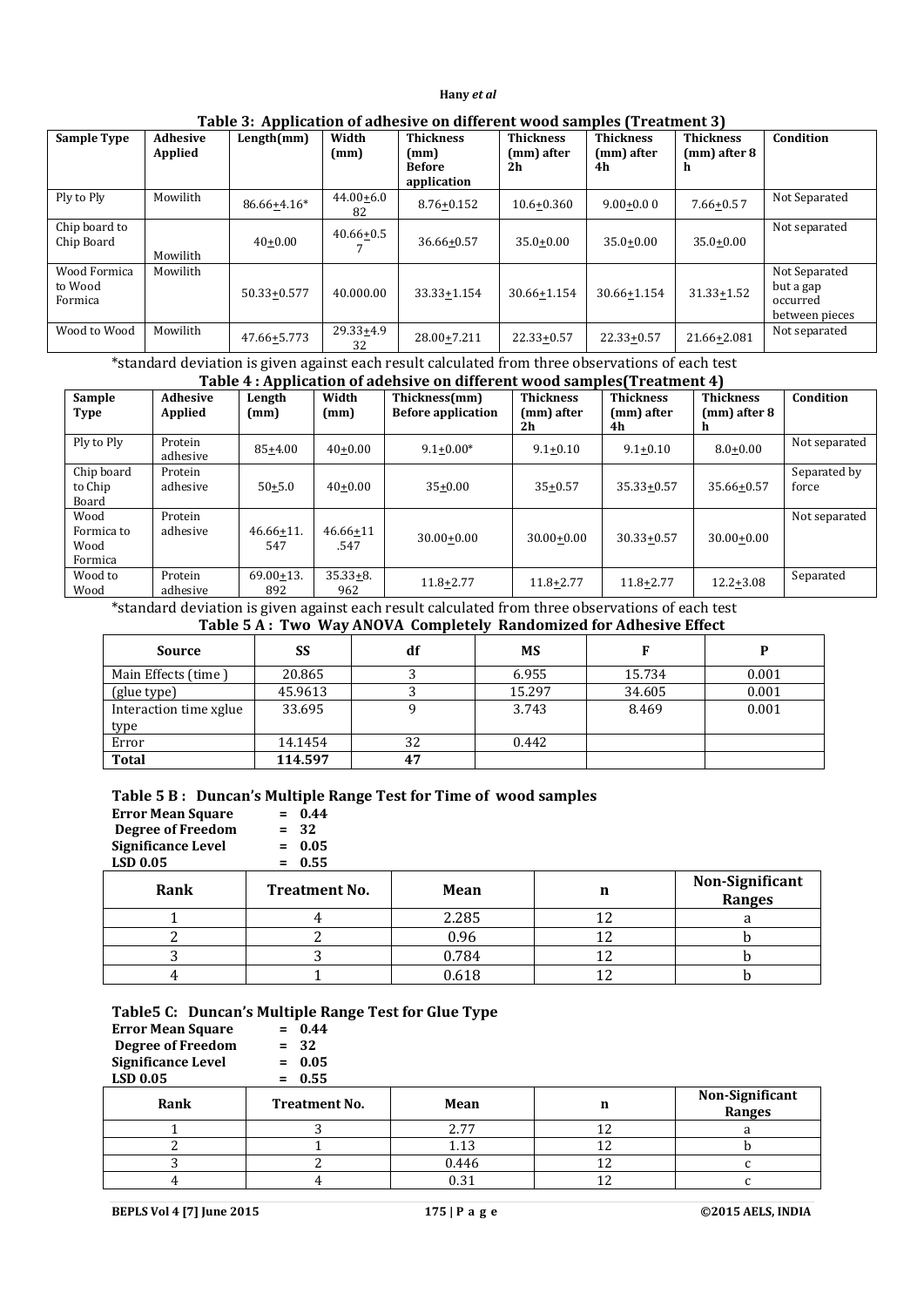# **DISCUSSION**

The alkaline hydrolysis of tannery wastes generates amino acids rich liquid hydrolyzed protein [15,16,17]. However, functional properties of extracted protein may be affected by pH, concentration of salt and or other chemical modifications. In the previous studies, protein adhesiveness to the subsrate has been studied and it was found that the various amino acids such as glutamic acid, tyrosine, proline, etc. contribute to this adhesive action via hydrogen bonds [18,19]. The adhesive strength of protein glue depends on its ability to disperse in water and on the interaction of polar and non-polar groups of the protein with wood material. In a native protein, the majority of polar and non-polar groups are unavailable due to the internal bonds resulting from van der Waals forces, hydrogen bonds and hydrophobic interactions. For this reason a simple protein is a poor adhesive and a chemical change is required to break the internal bonds and uncoil or disperse the polar protein molecules. An earlier study descibed that the alkaline treatment (pH10.0) and heating at moderate temperature (40–50 $\degree$ C) improved the adhesive strength of protein, unfold the protein and expose both non polar and polar groups, thus leading to better interaction with the substrate [20]. Like most of the biomass materials, proteins are not uniform in composition as the source of the protein varies, thus, the processes for using these proteins and the properties of the adhesives vary as the protein source changes. The main method of denaturization for adhesive applications is hot aqueous conditions [1]. The aqueous process is often done under alkaline conditions and may also involve adding other chemicals to either stabilize the denatured protein adhesive or add strength to the final bonds. The adhesive was prepared from the skin fleshing recovered protein in a light brown color in a viscous form that was applied easily. The result for adhesiveness was found satisfactory which may be due to the following reasons.

1) An important property of animal protein adhesives which even not in an emulsion form, they are able to form gels which involves intra and inter-molecular rearrangements on cooling, thus providing an immediate strong bond to wood. Further drying can provide final resilient strong bonds with the wood surface [10, 21, 22].

2) Another property of the animal protein adhesives besides their bonding characteristic is their film forming property. The film forming property is a consequence of the use of these protein materials in emulsions form rather than in gel form. However, in the emulsion form, these proteins can not be used suitably but need a modification strategy in order to improve the final adhesive properties. This was mostly achieved by blending them with different chemicals such as glycerine, sorbitol, and other glycols, sometimes with mineral fillers to increase the film flexibility property. Thereafter, these adhesives are usually graded according to the viscosity and the gel strength [10, 21, 22] . The main components of wood are cellulose, hemicellulose, and lignin. Hemicellulose is the fraction most accessible to water and is reported to be the main site of interactions (hydrogen bonding, van der Waals force) between wood and water [23]. Molecules in the adhesive must come into direct contact with the molecules in the wood to provide the best mechanical interlock and intermolecular attractions between adhesive and wood. The adhesive strength trends to decrease by the presence of air-filled voids, defects, or geometrical features in the wood that cause fractures in the joint under stress. The contacts are induced by curing, a process leading to loss of solvent in the adhesive (due to evaporation of solvent from the adhesive and diffusion of adhesive into the wood) and to produce linkages between polypeptide chains at elevated temperatures. It has been proposed that the bonds between wood and adhesive are mainly hydrogen bond and van der Waals force [24]. Like the most polymers, proteins become harder when they are cross-linked during curing. The curing process improves protein wet ability and exposes a variety of side-chain functional groups such as amines, carboxylic acids, phenols, and thiols [25]. It has also been found that adhesive strength increases due to the relaxation of internal stress and the irreversible aggregation through formation of disulfide bonds and helix-coils that occurs during curing [26,27,28]. Adsorption of protein based adhesives into wood promoted by secondary forces, including van der Waals and hydrogen bonds appears to be the predominant mechanism that has been studied earlier [29]. These animal protein adhesives have found also many other applications, such as bookbinding, paper manufacturing, gummed tape, cork composition, match heads and in sand paper manufacturing to bind the silicon, aluminum oxide emery and abrasive rings [10, 21, 22] . Enhancing the adhesive performance can be achieved by forming blends of soy protein with other natural (proteins) or synthetic resins adhesives. These formulated blends have promoted the good properties from both components to get new useful adhesive material [1,30]. This behaviour of the protein due the formulation of prepared adhesive and selection of starch for the formulation. Previous studies have show that carbohydrates in the form of oligomers, monomeric sugars and polysaccharides (from plants sources, microorganisms and exoskeletons of marine animals), have been used as wood adhesives for many years [31]. They are plentiful, low-cost, easy to apply and they can be used in wood adhesives formulations in many ways [31]. As modifiers for more expensive synthetic adhesives have characteristics such as PF and UF resins i.e. as thickeners, colloidal stabilizers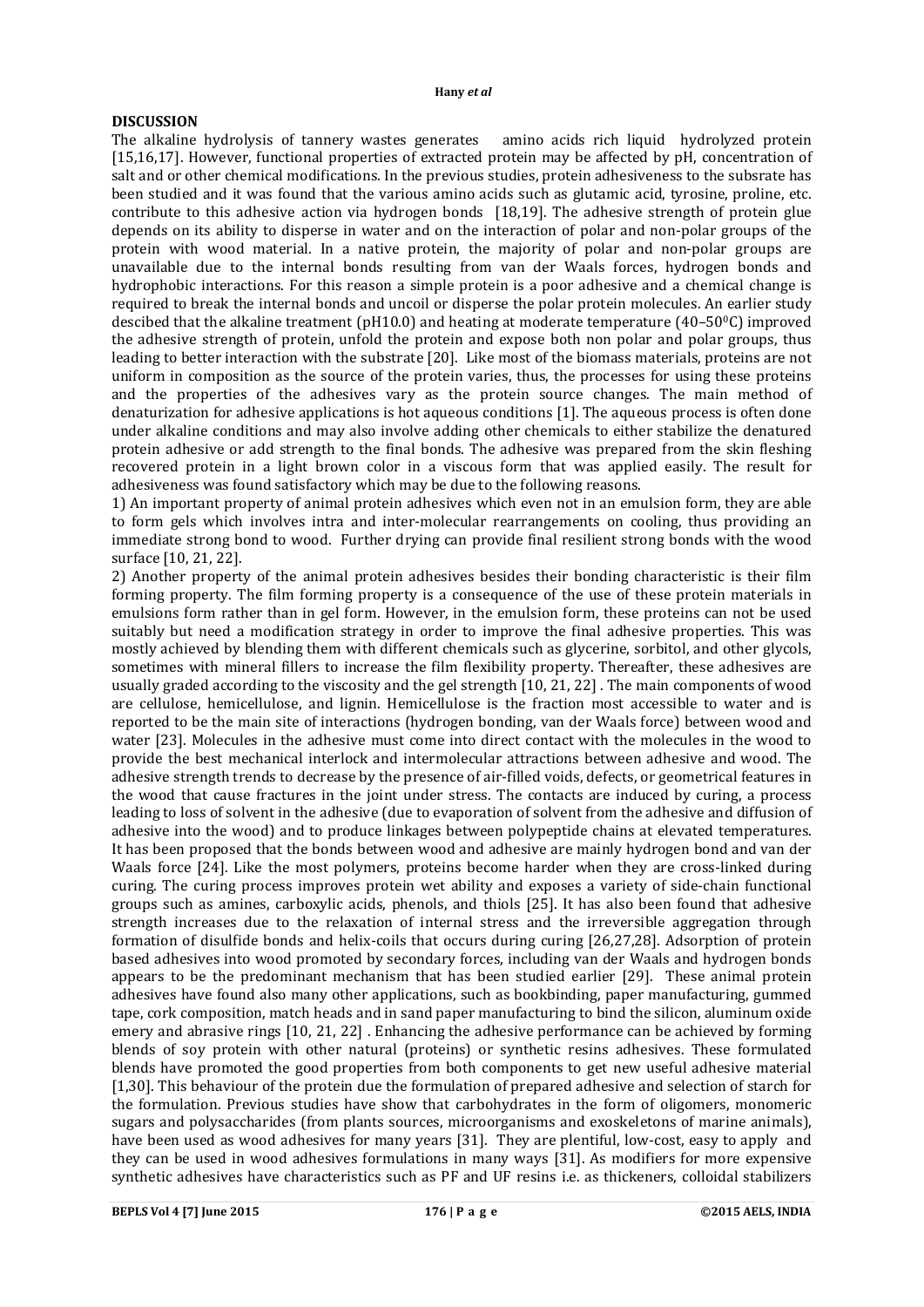and flow controllers. Starch is one of the most abundant natural polymers [32]. Starch has been used as an adhesive in a wide range of products, including binders, sizing material, glues and pastes [32,33]. More recently, the development of a starch-based wood adhesive in interior applications has been described [32]. Starch yields adhesives with excellent affinity for polar materials such as cellulose. Ideally, the contact angle between the adhesive and the substrate should be small. This allows the adhesive to wet the surface and spread uniformly in a thin film. In this regard, starch based adhesives wet the polar surface of cellulose, penetrate into pores and thus form strong adhesive bonds [32].

### **CONCLUSIONS**

The use of leather waste proteins by complexation with the starch was found effective as wood adhesive. In addition, the use of leather waste proteins is advantageous from economic point of view since it is lowcost source. After storage of prepared wood adhesive at room temperature, no significant change in the property was observed. It was found that the resulting adhesive formulations were stable at room temperature when kept in an air tight bottle. It is widely accepted that the application of adhesives (partially) derived from natural resources requires new approaches and novel technologies for the final product to meet the product specifications for a given application. The product should ideally display the typical advantages of natural materials such as lower toxicity, biodegradability, lower prices, ease of handling, abundance, and a renewable character .Moreover, to further improve the wood adhesive by modifying with other non-toxic chemicals is in progress.

### **REFERENCES**

- 1. Lambuth, A., Editors: Pizzi, A., Mittal, K.L., (2003): Protein Adhesives for Wood, Handbook of Adhesive Technology, Marcel Dekker INC. Ch20.
- 2. Liu, Yand Li, K., (2002) Chemical modification of Soy Protein for wood Adhesives , Macromol. Rapid Commun., 23: 739-742.
- 3. Kumar, R., Choudhary, V., Mishra, S., Varma, I.K., Mattiason, B.,(2002): Adhesives and plastics based on Soy Protein products, Industrial Crops and Products., 16: 155-172.
- 4. Liu, Yand Li, K.; (2007), Development and characterization of adhesives from soy protein for bonding wood, International Journal of Adhesion and Adhesives., 27: 59-67.
- 5. Ciannamea EM, Stefani PM, Ruseckaite RA. (2010): Medium-density particleboards from modified rice husks and soybean protein concentrate-based adhesives. Bioresource Technology., 101:818–25.
- 6. Nordqvist P, Khabbaz F, Malmstr¨oma E. (2010): Comparing bond strength and water resistance of alkalimodified soy protein isolate and wheat gluten adhesives. International Journal of Adhesion and Adhesives., 30:72–9.
- 7. Lin H, Gunasekaran S. (2010): Cow blood adhesive: characterization of physicochemical and adhesion properties. International Journal of Adhesion and Adhesive., s 30:139–44.
- 8. Li N, Wang Y, Tilley M, Bean S.R, Wu X, Sun X.S, Wang D. (2011), Adhesive performance of sorghum protein extracted from sorghum DDGS and flour. Journal of Polym Environment., 19:755-65.
- 9. Wescott, J. and Frihart, C.R. , (2004): Competitive crosslinked soybean flour phenol formaldehyde adhesive for OSB. 38th International Wood Composites Symposium. Washington State University, Pullman, WA, April 5–8.
- 10. Pearson, C.L., (2003): Animal glues and adhesives. In: Pizzi, A. and Mittal, K.L. (Eds.), Hand book of AdhesiveTechnology (2nd ed.). Marcel Dekker, New York, chap. 21.
- 11. Prexma. Indian footwear industry, (2006): Business environment framework for overseas investments an over view. Available from: http://www.prexma.de/fileadmin/download/Pressrelease\_en.pdf.
- 12. 12. Sunder, V.J., Gnanamani,A., Muralidharan,C., Chandrbabu N.K., and A.B Mandal, (2011), Recovery and utilization of proteinous wastes of leather making: a review, Review Environmental Science and Biotechnology., 10: 151-163.
- 13. Colak S, Zengin G, Ozgunay H, Sarikahyah S.O and Yuceer I, (2005): Utilization of leather Industry prefleshings in Biodiesel Production. Journal of American Leather Chemists Association., 100 : 134-137.
- 14. Tarkow, H., (1979): In: Wangard, F.F. (Ed.), Wood: Its Structure and Properties, Materials Research Laboratory, Pennsylvania State University, University Park. Page 155-185
- 15. Gutterres, M., A.Dettmer, L.A.Amaral, F.R.Souza and M.F.Sousa, (2009):Applications of Biotechnology in leather XXX IULTCS congress, Beijing.
- 16. Crispim, A and M. Mota, (2003): leather shaving treatment- an enzymatic approach. Journal of Society of leather Technologists' and Chemists., 87: 203-207.
- 17. Tahiri S, Albizane, A. Messaoudi, A., Azzi, M., Bannazha, J., Alami Younssi, S. and Bouhria M, (2007): Thermal behavior of chrome shavings and of sludges recovered after digestion of tanned solid wastes with calcium bydroxide. Waste Management., 27: 85-89.
- 18. Fermin BC, Hahm TS, Radinsky JA, Kratochvil RJ, Hall JE, Lo YM. (2005): Effect of proline and glutamine on the functional properties of wheat dough in winter wheat varieties. Journal of Food Science., 70:273–8.
- 19. Damodaran S. (1996): Amino acids, peptides, and proteins. In: Fennema OR, editor. Food Chemistry. third ed. New York: Marcel Dekker, Inc . p. 321–430.